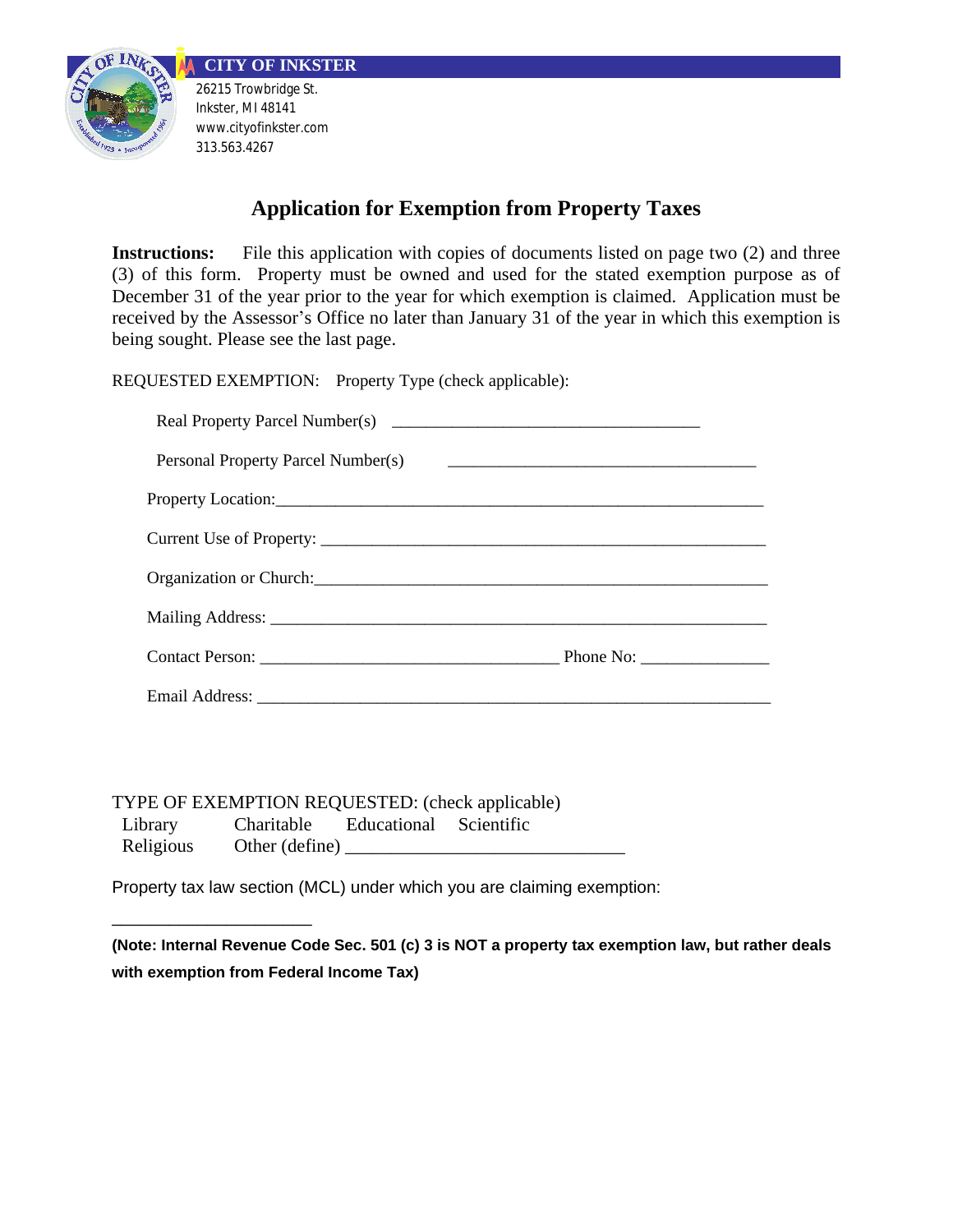

## **MICHIGAN TAX TRIBUNAL FOUR-PART TEST:**

- 1. The real estate or personal property must be owned, occupied, and used by the exemption claimant as of December 31st of each year.
- 2. The exemption claimant must be a library, charitable, educational, scientific, or religious institution.
- 3. The claimant must be incorporated under the laws of the State of Michigan or any other state in U.S.
- 4. The exemption only exists when the buildings or other property thereon are occupied by the claimant solely for the purpose for which it was incorporated, or as further limited by the applicable statute.

Our policies are set by State of Michigan law and court decisions, and not by the City of Inkster. These criteria will be used to determine your tax status. If you have any questions, please feel free to contact the City Assessor.

### **Attach copies of the following documents with the application.**

Processing the exemption request application is facilitated by providing copies of as many of the following documents as possible. If unable to provide the documents, please state the reason why.

- 1) Articles of incorporation and all amendments, which should include the following information:
	- a. The names of directors of the corporation
	- b. Whether the applicant operates on a profit or non-profit status
	- c. The purpose of corporation
	- d. A copy of the articles of incorporation
	- e. Assumed name(s), if applicable, along with the name of governmental agency where the assumed name is recorded with
	- f. A copy of the annual non-profit corporation report or for organizations other than corporations, and the most recent balance sheet.
- 2) Exemption applicant entity's by-laws and constitution if these items exist.
- 3) Evidence of ownership of (or interest in) subject property
	- a. Transfer instrument to applicant; typically warranty deed or land contract
	- b. Lease
- 4) Internal Revenue Service Code 501(c)(3) status
- 5) Internal Revenue Service Code 990, 990n, 990ez
- 6) Governmental approval/certification (if applicable) to operate for stated purpose
	- a. IRS exemption determination for assessment years in question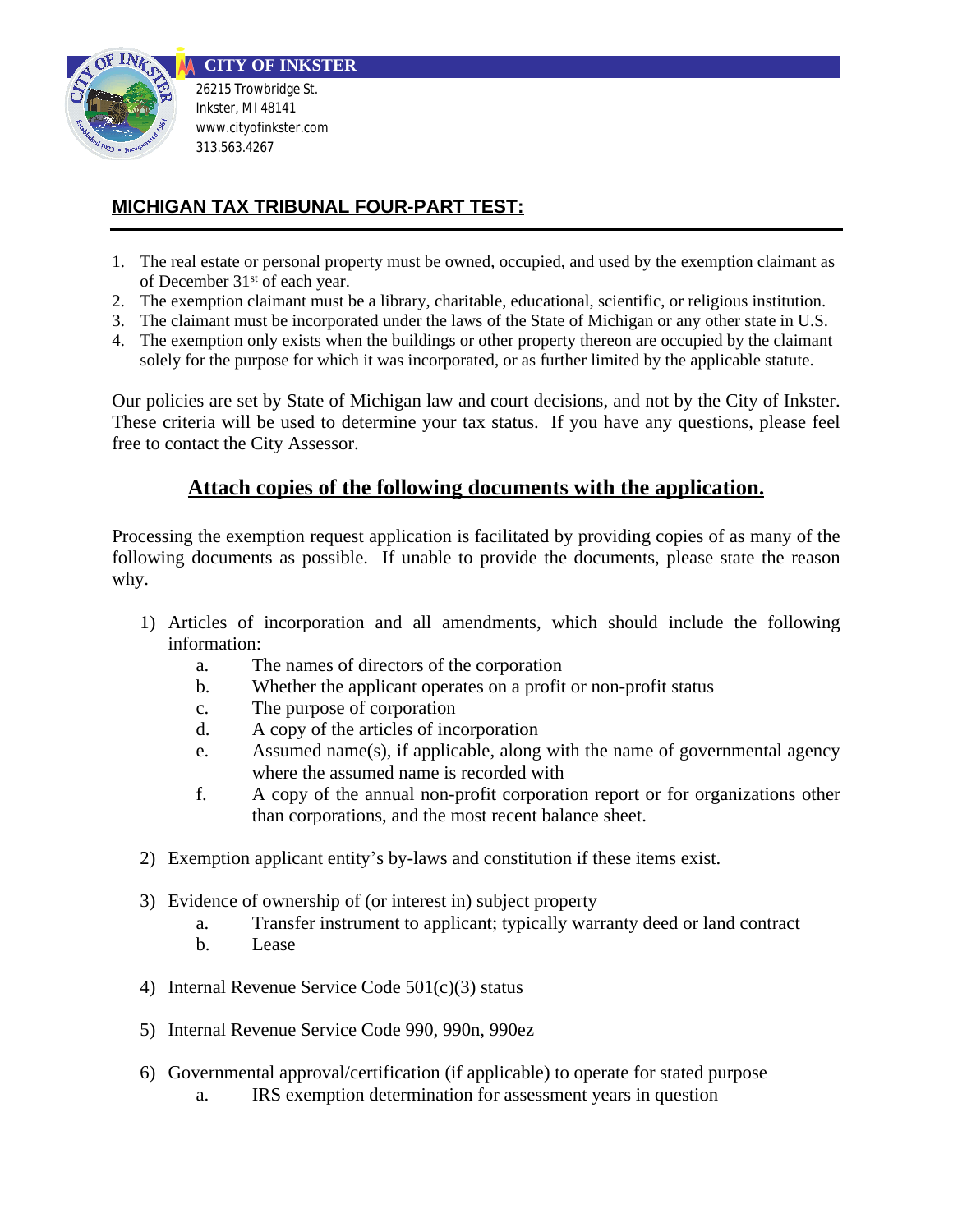

- b. State/County license if any
- c. City approval form: Permits License Other
- d. License from Attorney General to solicit or receive contributions
- 7) Budget documents for either
	- a. The operation of charitable, educational, religious organization
	- b. The operation of real estate and/or personal property for which exemption is sought.
- 8) Signed statement as to actual use(s). If more than one use exists, please state percentage each use is to a total 100%.
- 9) Inclusive list of **ALL** salaries, fees, payments, rent, repayments of loans, etc., as well as transfers, current or deferred, from the exemption applicant to its directors, officers, consultants, agents, and/or employees.
- 10) List of all clients served that are in any way related to: any director, officers, consultant, agent and/or employees of applicant. Please include an explanation of any above relationships.

ADDITIONAL INFORMATION: (answer all questions if question does not apply state n/a)

\_\_\_\_\_\_\_\_\_\_\_\_\_\_\_\_\_\_\_\_\_\_\_\_\_\_\_\_\_\_\_\_\_\_\_\_\_\_\_\_\_\_\_\_\_\_\_\_\_\_\_\_\_\_\_\_\_\_\_\_\_\_\_\_\_\_\_\_\_\_\_\_\_\_\_\_\_\_

\_\_\_\_\_\_\_\_\_\_\_\_\_\_\_\_\_\_\_\_\_\_\_\_\_\_\_\_\_\_\_\_\_\_\_\_\_\_\_\_\_\_\_\_\_\_\_\_\_\_\_\_\_\_\_\_\_\_\_\_\_\_\_\_\_\_\_\_\_\_\_\_\_\_\_\_\_\_

\_\_\_\_\_\_\_\_\_\_\_\_\_\_\_\_\_\_\_\_\_\_\_\_\_\_\_\_\_\_\_\_\_\_\_\_\_\_\_\_\_\_\_\_\_\_\_\_\_\_\_\_\_\_\_\_\_\_\_\_\_\_\_\_\_\_\_\_\_\_\_\_\_\_\_\_\_\_

\_\_\_\_\_\_\_\_\_\_\_\_\_\_\_\_\_\_\_\_\_\_\_\_\_\_\_\_\_\_\_\_\_\_\_\_\_\_\_\_\_\_\_\_\_\_\_\_\_\_\_\_\_\_\_\_\_\_\_\_\_\_\_\_\_\_\_\_\_\_\_\_\_\_\_\_\_\_

\_\_\_\_\_\_\_\_\_\_\_\_\_\_\_\_\_\_\_\_\_\_\_\_\_\_\_\_\_\_\_\_\_\_\_\_\_\_\_\_\_\_\_\_\_\_\_\_\_\_\_\_\_\_\_\_\_\_\_\_\_\_\_\_\_\_\_\_\_\_\_\_\_\_\_\_\_\_

\_\_\_\_\_\_\_\_\_\_\_\_\_\_\_\_\_\_\_\_\_\_\_\_\_\_\_\_\_\_\_\_\_\_\_\_\_\_\_\_\_\_\_\_\_\_\_\_\_\_\_\_\_\_\_\_\_\_\_\_\_\_\_\_\_\_\_\_\_\_\_\_\_\_\_\_\_\_

How will the property be occupied on December 31<sup>st</sup>?

How was the property occupied on December 31<sup>st</sup> of the prior year?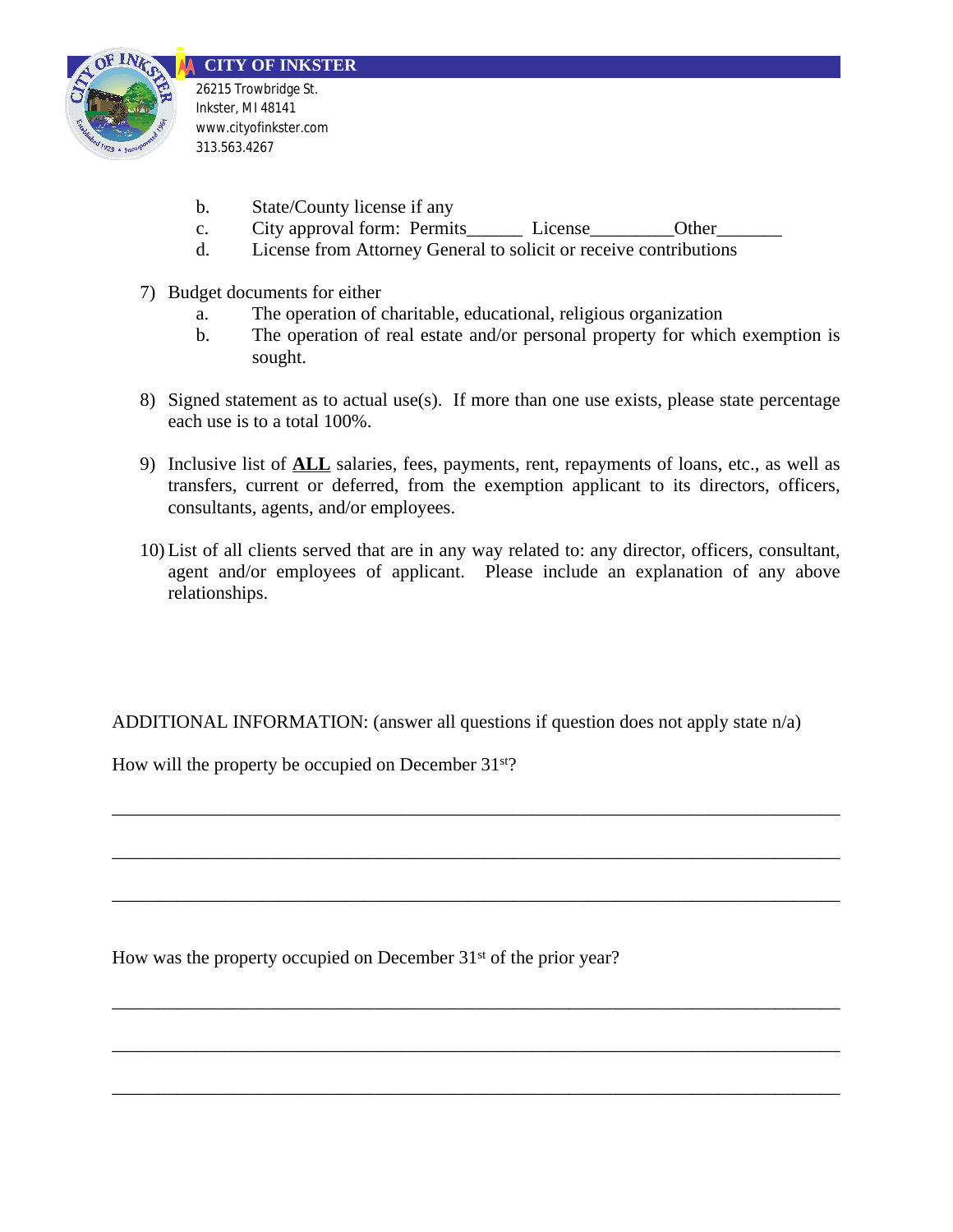

Is any part of this property rented or occupied by someone other than the exemption claimant?

Yes  $No$ 

If yes, list the names of tenants or occupants, and rent paid below:

Reason(s) for the exemption of this property:

What services are or will be provided at this location?

List all the uses of this property and the percentage of each:  $\%$  $\%$ <u> 1980 - Jan Barnett, fransk kongresu.</u>  $\frac{0}{2}$  $\frac{0}{0}$  $\frac{1}{1-\frac{1}{1-\frac{1}{1-\frac{1}{1-\frac{1}{1-\frac{1}{1-\frac{1}{1-\frac{1}{1-\frac{1}{1-\frac{1}{1-\frac{1}{1-\frac{1}{1-\frac{1}{1-\frac{1}{1-\frac{1}{1-\frac{1}{1-\frac{1}{1-\frac{1}{1-\frac{1}{1-\frac{1}{1-\frac{1}{1-\frac{1}{1-\frac{1}{1-\frac{1}{1-\frac{1}{1-\frac{1}{1-\frac{1}{1-\frac{1}{1-\frac{1}{1-\frac{1}{1-\frac{1}{1-\frac{1}{1-\frac{1}{1-\frac{1}{1-\frac{1}{1-\frac{1}{1-\frac{1$ 

Must Total 100%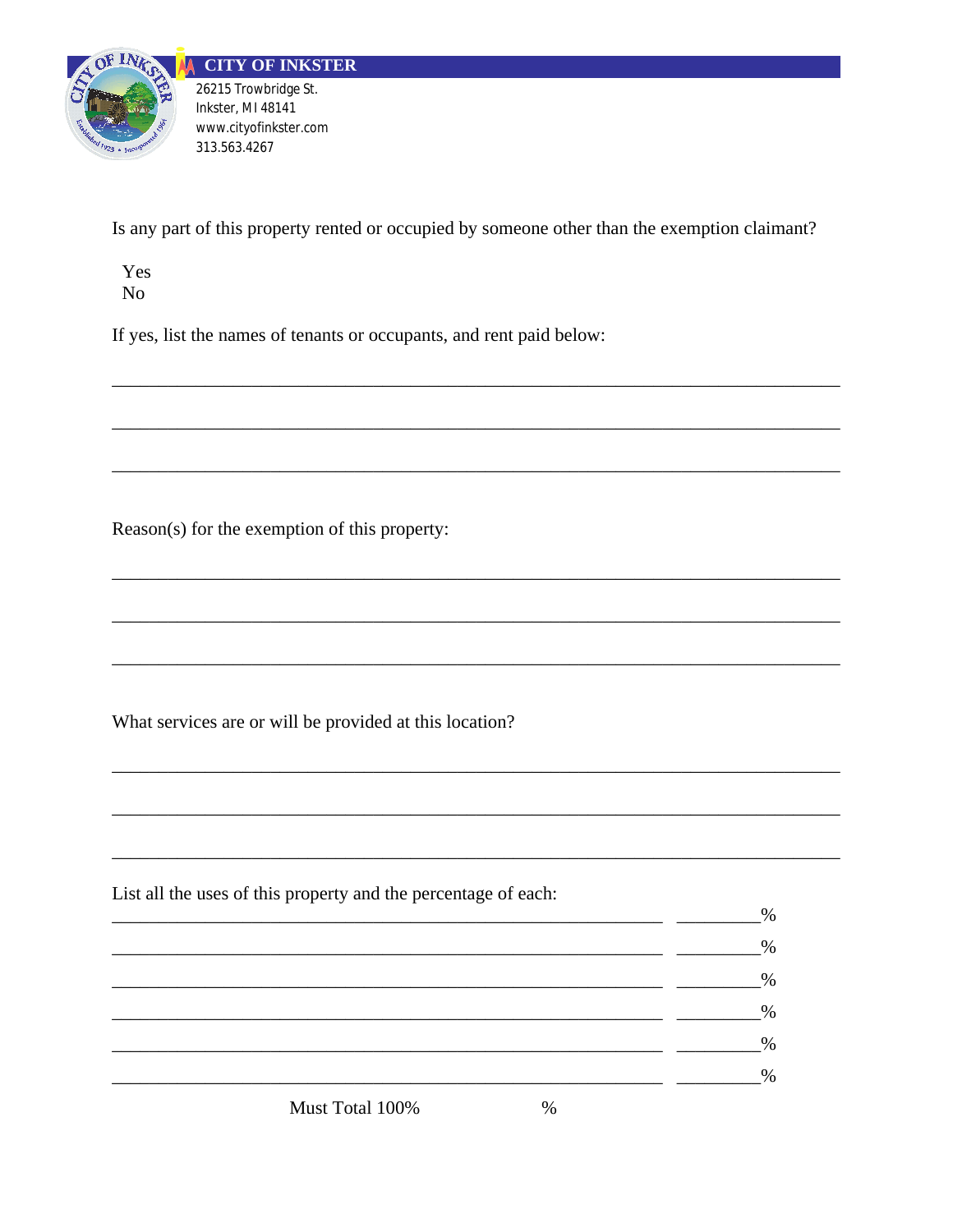

Do you rent or lease any part of this property? \_\_\_\_\_\_\_\_\_\_\_\_\_\_\_\_\_\_\_\_\_\_\_\_\_\_\_\_\_\_\_\_\_ If yes, please explain:

What are the criteria for receiving services from your organization?

What are the benefits your clients/customers receive?

How does your organization receive payment for services?

What is the fee schedule for your services? Do you have a sliding fee schedule based on income? [Please attach copies of your fee schedule.]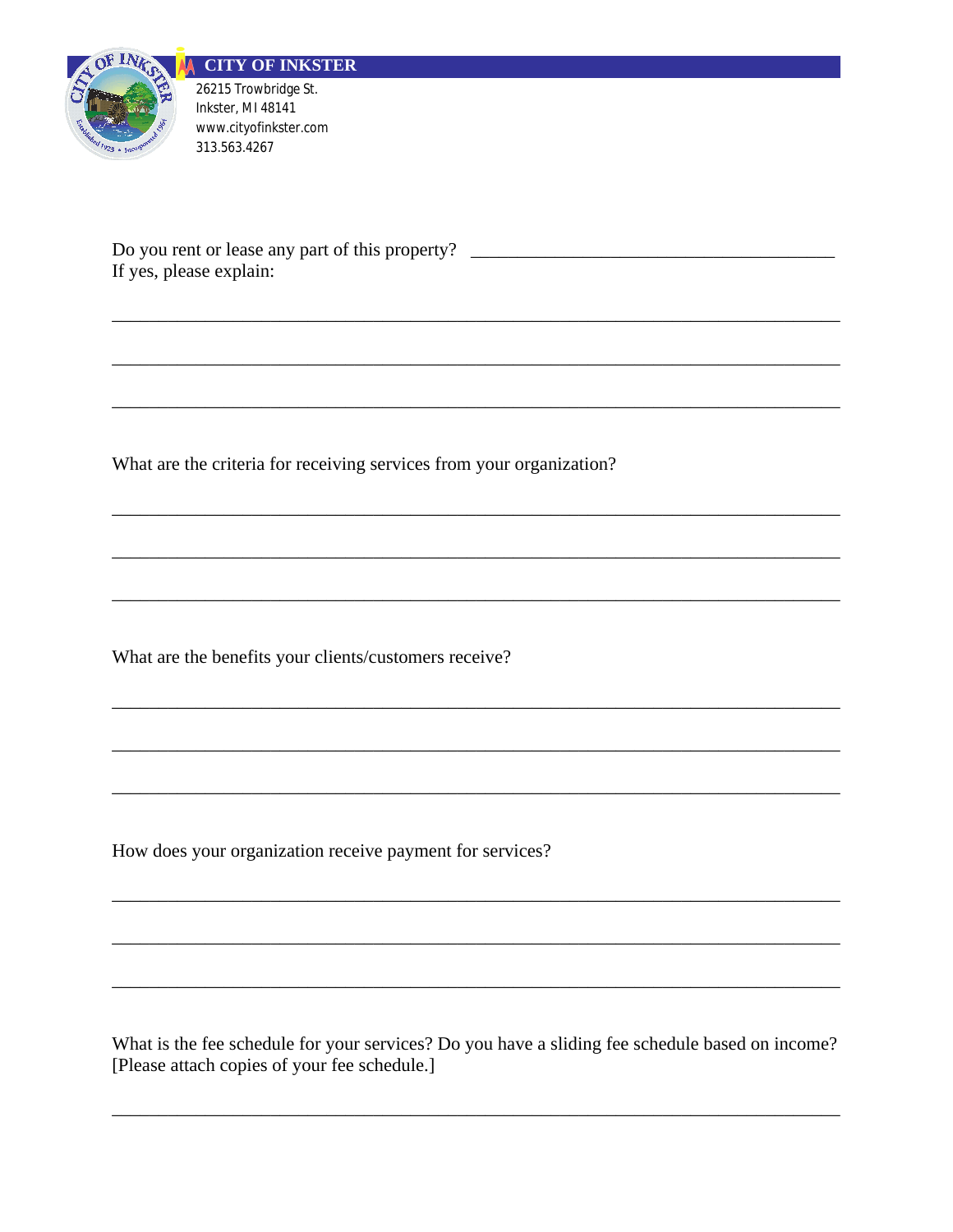

What happens if a person seeking your services has no way of paying?

How do your services relieve the burden of government in providing like services?

What other exempt property does your organization have located in the City of Inkster?

In the event of dissolution, to whom would the property revert?

THIS APPLICATION IS FOR EXEMPTION BEGINNING WTH YEAR 20\_\_\_\_\_\_\_.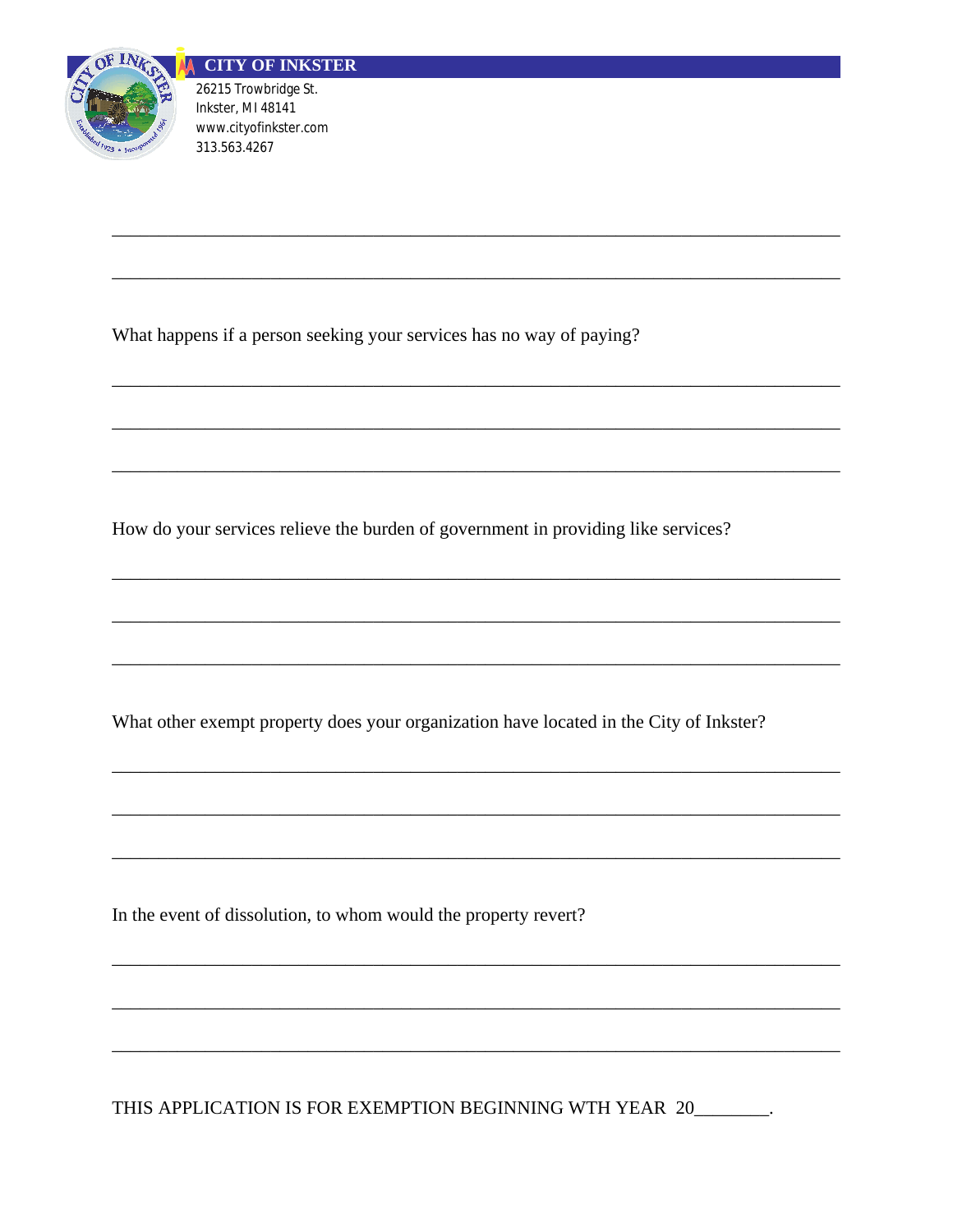

### **THE INFORMATION ON THIS APPLICATION IS, TO THE BEST OF MY KNOWLEDGE AND JUDGEMENT, A TRUE AND CORRECT STATEMENT OF FACTS CONCERNING THE ABOVE DESCRIBED PROPERTY AND ITS USE**

CERTIFICATION:

I hereby certify the preceding statements are true and correct.

| Position with Organization or Church |  |
|--------------------------------------|--|

### FILING REQUEST:

For the Assessor to review your application for the next year's assessment roll, it must be filed no later than January 31. You will be notified in writing of the Assessor's decision and your appeal rights to the local Board of Review.

If you are unable to meet the January 31 deadline, you must file your application prior to the adjournment of the March Board of Review. This Board meets during the second week in March, each year. The Board can act on your exemption request and you are protecting your right to appeal their decision. You will be notified in writing of the Board's decision.

Mail or deliver your application to:

City of Inkster Assessor's Office 26215 Trowbridge Inkster, MI 48141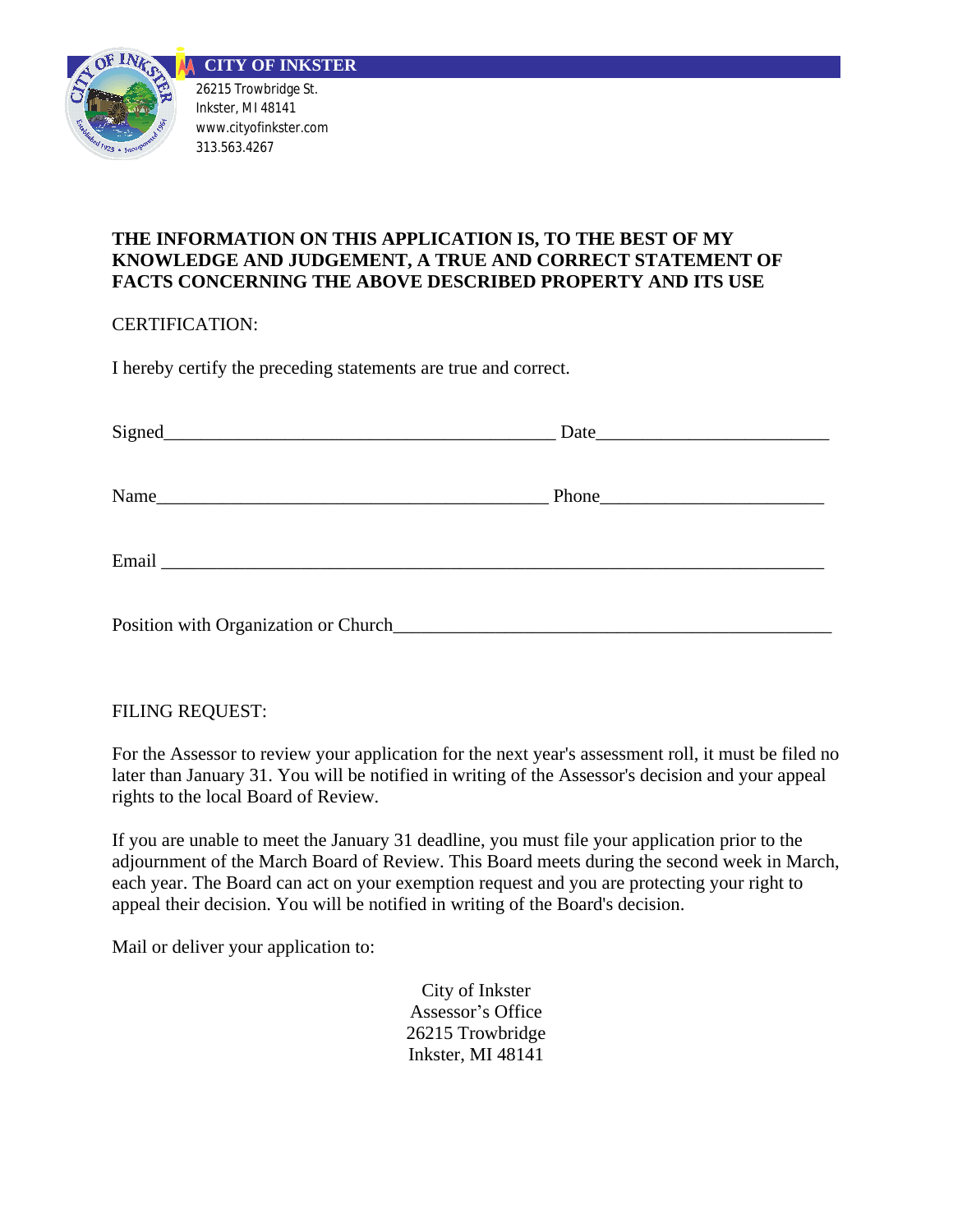

If you need help or have questions, please call (313)563-4267

## **City of Inkster Guidelines for the Assessor's Review of Ad Valorem Property Tax Exemptions**

Pursuant the Michigan General Property Tax Law and the City of Inkster, the City Assessor is responsible for completing the annual assessment roll and determining the properties subject to taxation. As part of this duty, the City Assessor grants or denies exemption requests. In reviewing exemptions requests, the City Assessor considers Michigan law and court decisions.

### PLEASE NOTE:

- 1. An organization does not qualify for a property tax exemption do to being structured as a nonprofit organization.
- 2. An organization's income tax status does not affect or predetermine the taxable status of its property under the Michigan general property tax law.
- 3. The exemption claimant must meet criteria to be eligible for a property tax exemption under Michigan law.
- 4. While a 501(c)(3) ruling from the Internal Revenue Service may indicate an organization is charitable, religious, scientific, or educational, it does not by itself determine eligibility for a property tax exemption.
- 5. Property must be actively in use for the purpose stated as the reason for the exemption.

#### **Application Process:**

- 1. Applicant files a request for exemption using the Property Tax Exemption Request form. Forms can be obtained by calling the City of Inksters Assessor's Office at 313-563-4267 or by accessing the form from our web site at www.cityofinkster.com, under the government tap then the Assessor tab.
- 2. Applicant identifies the type of exemption being requested
	- a. Library
	- b. Charitable
	- c. Educational
	- d. Scientific
	- e. Religious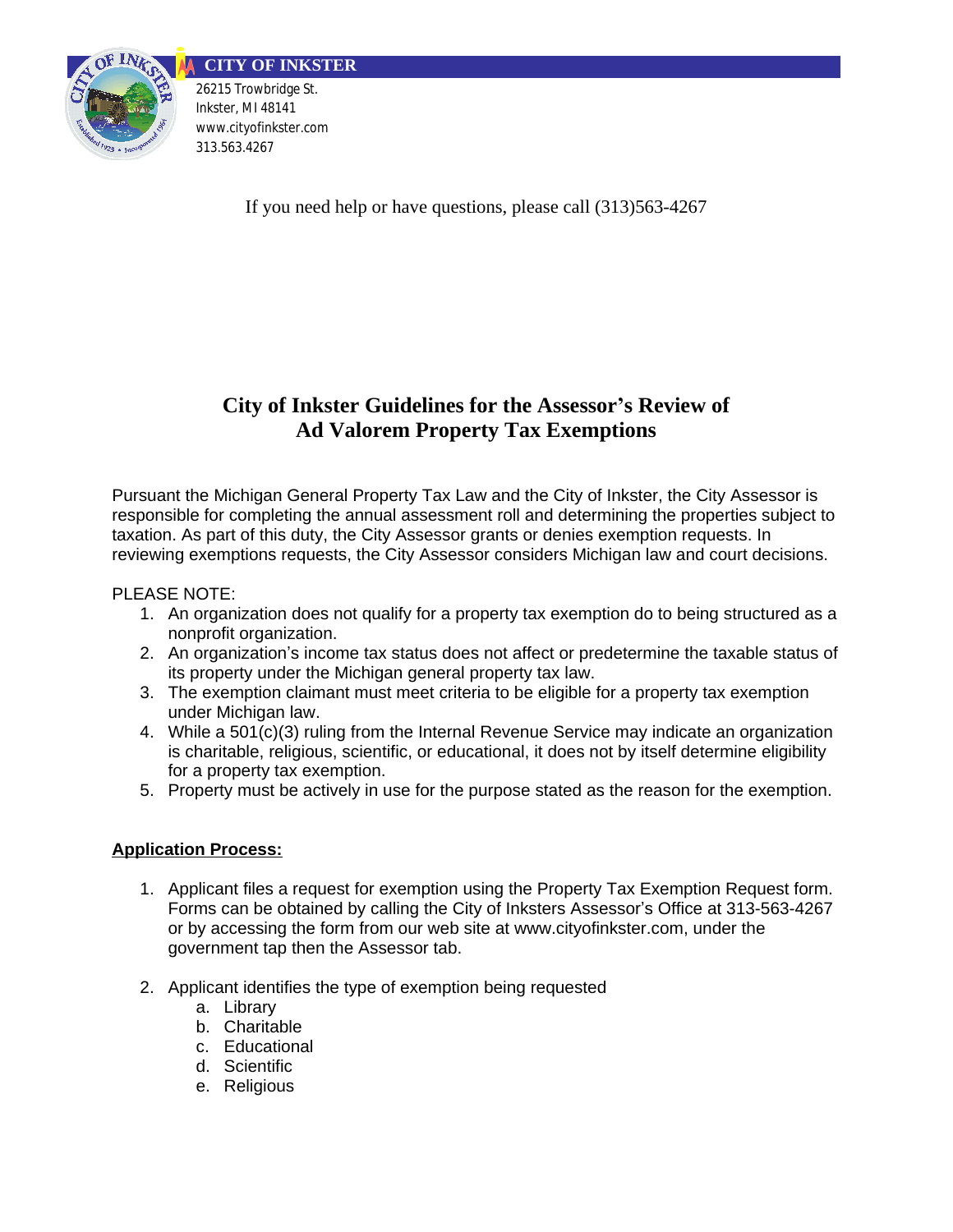



26215 Trowbridge St. Inkster, MI 48141 www.cityofinkster.com 313.563.4267

- 3. Applicant must own the property for which the applicant is requesting an exemption. Proof of ownership must be provided if the applicant is not shown as owner on the Assessor's current records. Proof of ownership includes a copy of a deed or land contract.
- 4. Applicant must attach a copy of its by-laws and articles of incorporation to the exemption request form.
- 5. Applicant must answer the questions on the form about how the property is occupied and used, the services provided, the criteria for receiving service, the benefits received, how the services are paid, and what happens to the property if the institution dissolves.

### **Exemption Review – Michigan Law and Court Decisions**

The Michigan Constitution provides for exemption of property owned and occupied by nonprofit religious or educational organizations and used for religious or educational purposes.

Michigan law provides for various exemptions for charitable, religious, educational, and scientific nonprofit organizations. Property tax exemptions are found in General Property Tax Law at 211.7 (real property) and 211.9 (personal property).

In addition to reviewing Michigan law, the City Assessor considers court decisions when determining eligibility for exemption. The following test is used to determine eligibility:

- 1. The real estate must be owned and occupied by the exemption claimant.
- 2. The exemption claimant must be a library, charitable, educational, or scientific, or religious institution.
- 3. The claimant must have been incorporated under the laws of this state or any other state in the U.S.
- 4. The exemption exists only when the building and the property it is on are occupied by the claimant solely for the purposes for which it was incorporation.

#### **Consultation with City Attorney**

The City Attorney is available to both the Assessor and the Board of Review for advice and counsel about exemption issues.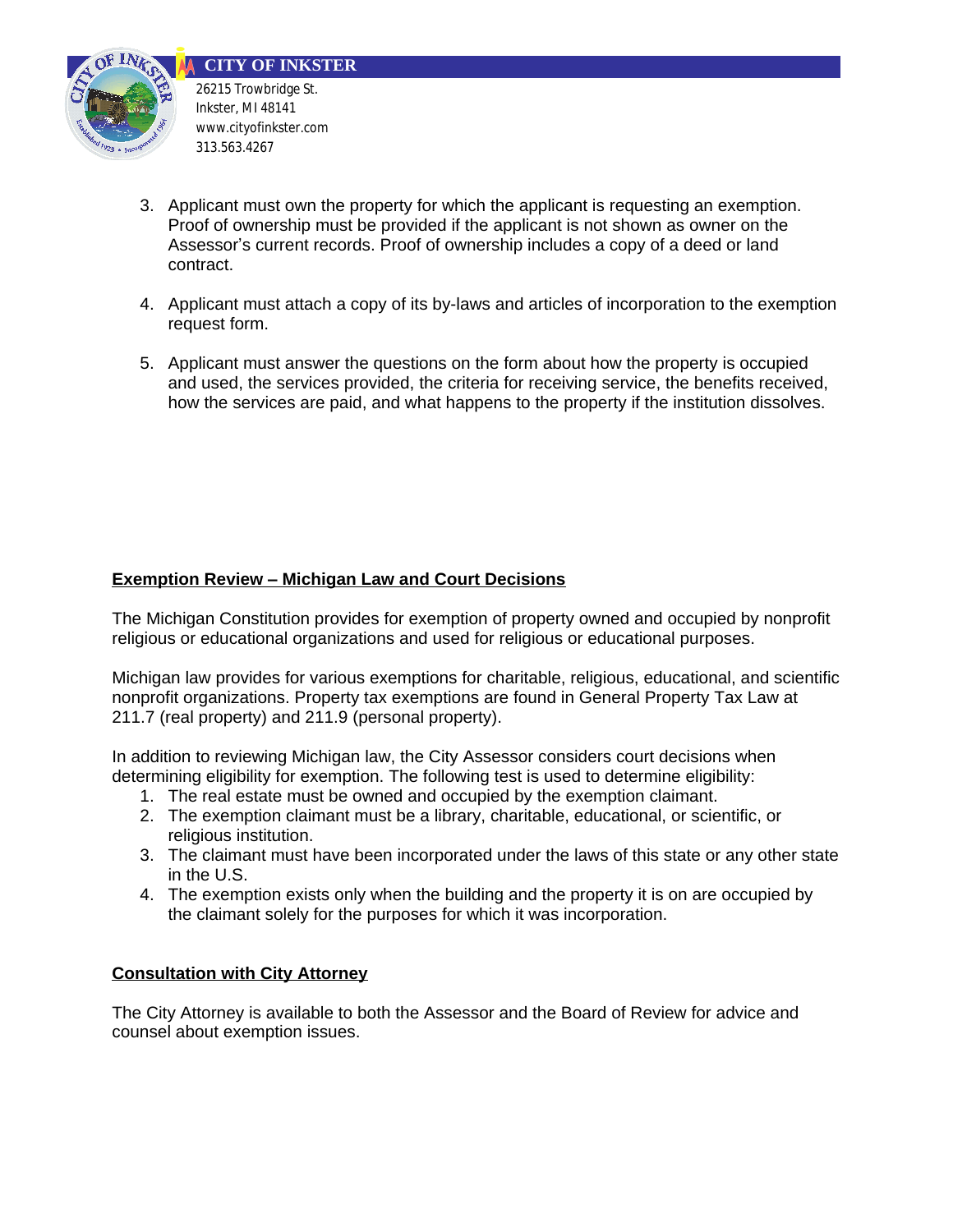

**CITY OF INKSTER** 26215 Trowbridge St.

Inkster, MI 48141 www.cityofinkster.com 313.563.4267

### **Criteria for Exemption**

- 1. Does the applicant own the property for which the applicant is requesting an exemption?
	- In Its the applicant requesting exemption for land and attached buildings or structures (real property)?
	- **IF** Is the applicant requesting an exemption for its furniture, fixtures, and equipment (personal property)?
- 2. Does the applicant physically use the property solely for the applicants incorporated purposes?
	- Does the applicant occupy a building on the property or the property vacant land?
	- If vacant land, how is the applicant occupving and using the land?
	- Is the land held for a future building site or for future development?
	- Does the actual use of the property match the purposes listed in the applicant's articles of incorporation?
	- Does the applicant occupy and use 100% of the property under consideration? If not, who occupies the remaining portion of the property?
- 3. Did the applicant legally occupy (having a physically use of or a regular presence on the property) for exempt purposes?
- 4. Is the applicant a nonprofit religious, charitable, educational, or scientific organization?
- 5. If the applicant is a nonprofit religious organization, is the property a church or parsonage?
	- If the property is a church, does the applicant hold regular religious services at the property that are open to the public without restriction or discrimination as to race, color, or creed?
	- If the property is a parsonage, does the applicant's ordained minister occupy and use the property as his/her personal residence?
- 6. If the applicant is a nonprofit charitable organization does the applicant benefit an indefinite number of persons either by:
	- Bringing their minds or hearts under the influence of education or religion?
	- Relieving their bodies from disease, suffering or constraint?
	- **Assisting them to establish themselves for life?**
	- **Execting or maintaining public buildings or works, or otherwise lessening the burdens** of government?
- 7. If the applicant is a nonprofit charitable organization does the applicant provide a gift that benefits an indefinite number of persons?
	- Does the applicant provide its gift without restriction as to the ability to pay?
	- Does the applicant provide its gift without discrimination as to race, color, or creed?
- 8. If the applicant is a nonprofit educational organization, does the applicant fit into the general scheme of education provided by the state and supported by public taxation?